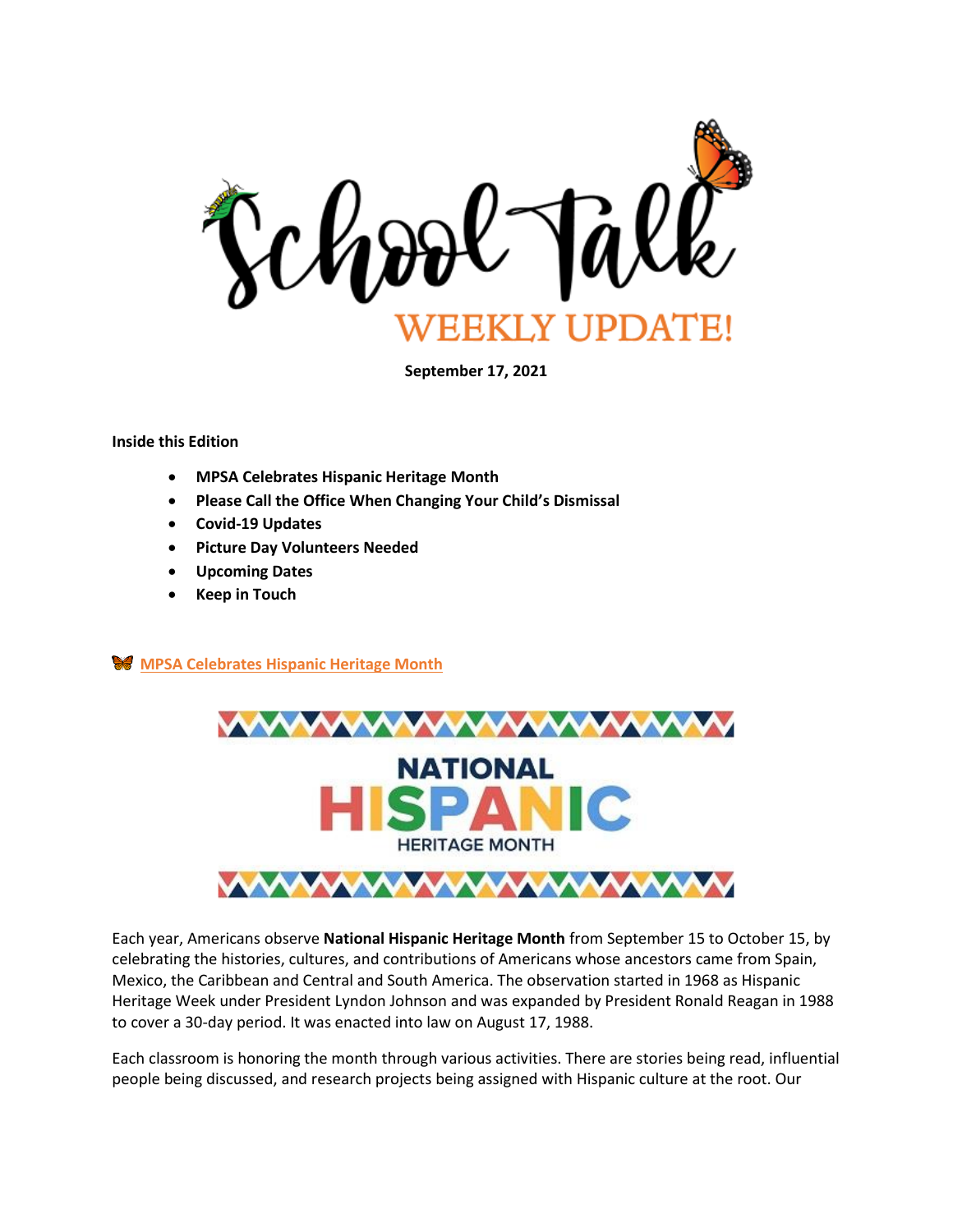MPSA librarian has curated a selection of books with Hispanic culture or members of society as their theme and they are available to be checked out by students and staff.



Read more about how APS is celebrating Hispanic Heritage month [here.](https://www.apsva.us/hispanic-heritage-month/) The page updates weekly.

## **Please Call the Office When Changing Your Child's Dismissal**

If you need to change how your child goes home, **please call the office**! We know many of you are in touch with your child's teacher through e-mail and text but since they are teaching during the day, some teachers may miss your last minute request for a change. Calling the office will ensure that the right information is disseminated and your child will get where they need to go.

Likewise, if your child is going to be absent, **please let the office know**! E-mail [montessori.attendance@apsva.us](mailto:montessori.attendance@apsva.us) or call **703-228-2037**.

## **Covid-19 Updates** [Parent Quick Guide for Covid-19](https://www.apsva.us/wp-content/uploads/2021/09/parent-quick-guide-covid.pdf)

If you are required to have your child take a Covid-19 test to return to school, APS will now take test results from **any provider-attended** PCR test. (No self-test kit results will be accepted.) APS offers free testing for our students and staff at Kenmore Middle School by ResourcePath. Make an appointment [here](https://www.resourcepath.net/covid-19-testing-at-aps/symptom-exposed-backtoschool/) or use their walk-in service available from 3:30PM to 7PM M-F.

Send your child's negative results to our school's Public Health nurse a[t ssoliman@arlingtonva.us](mailto:ssoliman@arlingtonva.us) and our school's clinic aide a[t jbooth-mericle@arlingtonva.us.](mailto:jbooth-mericle@arlingtonva.us) They will have to read the results and clear your child before they can return to school.

### Read more about: [Health Screening,](https://www.apsva.us/school-year-2021-22/health-safety-information/health-screening/) [Contact Tracing \(Quarantine & Isolation\)](https://www.apsva.us/school-year-2021-22/health-safety-information/contact-tracing-quarantine-isolation/)

If you would like to opt in your child for **weekly asymptomatic Covid-19 testing** with ResourcePath, done at MPSA on Fridays, you may still do so. The opt in form is available in [English,](https://intakeq.com/new/v2el2k/XYbiT3) [Spanish,](https://intakeq.com/new/v2el2k/16ZP9I) [Mongolian,](https://intakeq.com/new/v2el2k/tej9In) [Arabic,](https://intakeq.com/new/v2el2k/g3fXl6) [Amharic.](https://intakeq.com/new/v2el2k/SmQp3u) Instructions on how to fill out the application in available in all 5 languages [here.](https://www.resourcepath.net/covid-19-testing-at-aps/signing-up-for-school-testing/) The application and consent form must be filled out online. Please do not send it to the school as this testing is performed by ResourcePath and not APS. *Results will only be shared if your child test positive for Covid-19.* 

The list updates weekly so if you sign up this week, your child will have their first test on October 1. Confirmation of sign up will be sent by Kia Haynes prior to your child's test. If you have signed your child